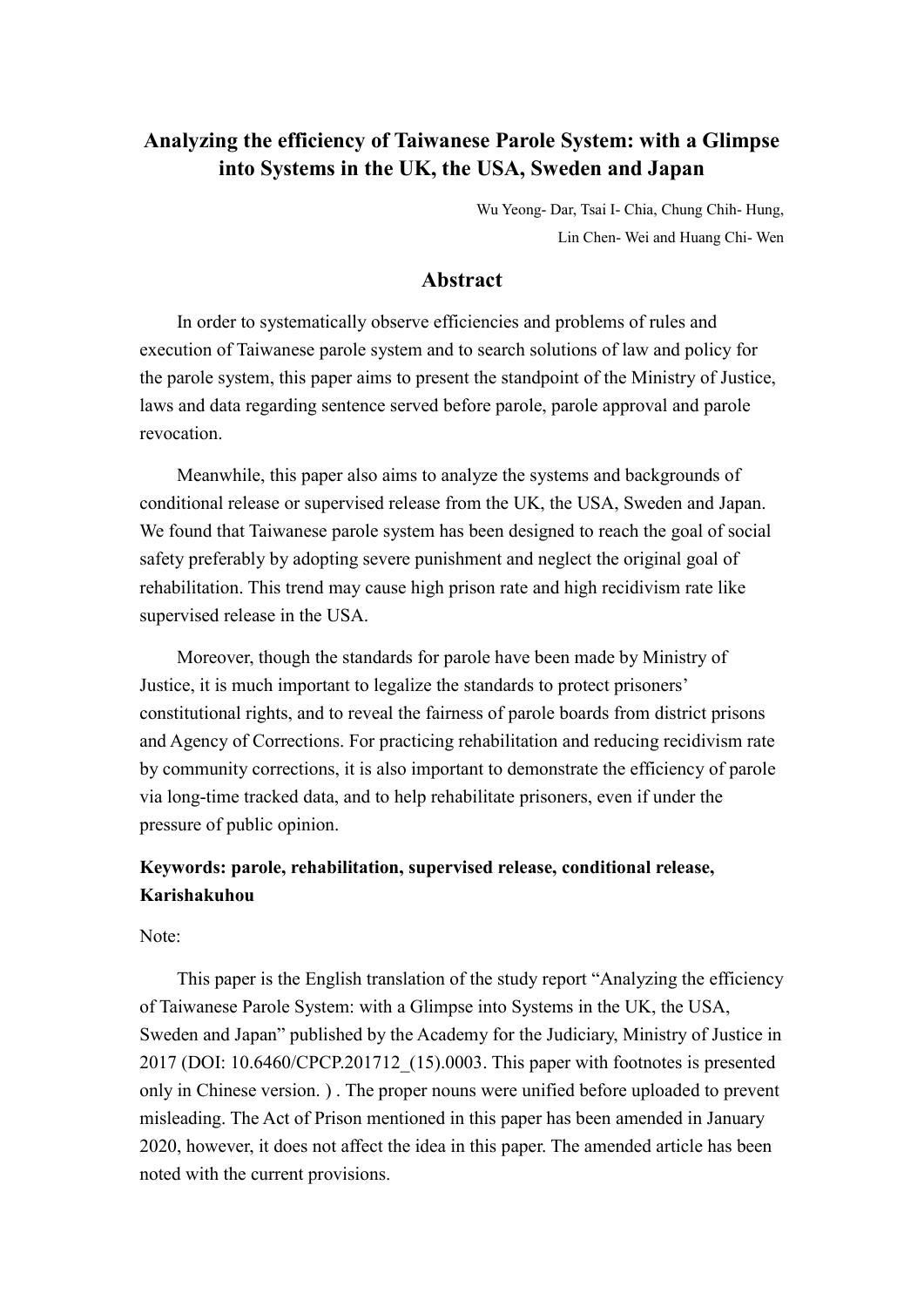## **Table of Content**

| I. Release Systems-A Comparison of Legal Systems and Policies                       | $\mathbf{1}$   |
|-------------------------------------------------------------------------------------|----------------|
| 1. The requirements and process of review                                           | $\mathbf{1}$   |
| 2. Obligations during release                                                       | $\overline{3}$ |
| 3. Violation of Obligations (including recidivism during release) and Legal         |                |
| Ramifications                                                                       | $\overline{4}$ |
| II. Interpretation and Analysis of the Data                                         | 5              |
| 1. Differences in efficacy after standardization or institutionalization of release |                |
| systems                                                                             | 6              |
| 2. An analysis of the efficacy of the balance between maintaining public safety and |                |
| assisting the prisoner in reintegration to society                                  | 8              |
| III. Selection of release policy in Taiwan and other countries, in societies where  |                |
| severe punishments are delivered to deter crime                                     | 11             |
| <b>IV. Conclusions and Recommendations</b>                                          | 13             |
| 1. Results of research                                                              | 13             |
| 2. Recommendations for research                                                     | 15             |
| 3. Conclusion                                                                       | 17             |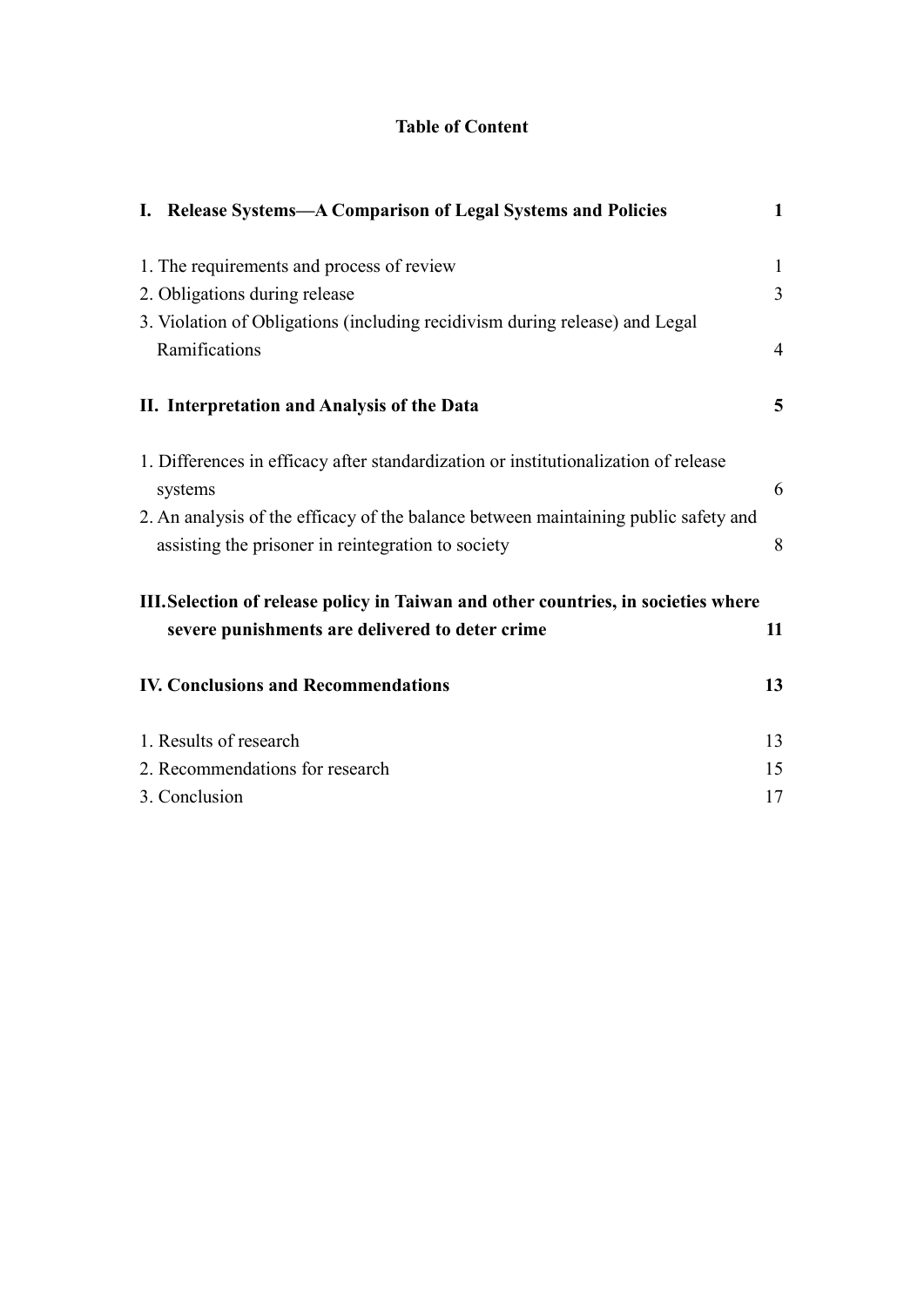The purpose of the present paper is to provide legal and policy-related directions related to problems in parole system in Taiwan. This paper will observe the parole system and its enactment with proper attention to context, as well as its effects and related problems, in particular regulations and data associated with parole policies for serving of prison terms, approval of release, and revocation of parole. This paper will also incorporate recent interpretations and developmental directions of the Ministry of Justice with respect to parole policy.

In the comparative research , this paper will look into the parole system of the UK, the US, Sweden, and Japan, each having different intellectual background. The unique sociohistorical backgrounds of Taiwan, England and Wales, the US Federal Government, Sweden, and Japan have, each in its own way, developed parole policies and obligations for release for prisoners as well as legal ramifications for the violation of such obligations. This paper will also look at the publicly available data from each country to investigate the results of their parole systems and the possible issues arising therefrom.

Although the results compiled from this study were unable to produce an in-depth analysis of the parole system in each of the nations studied, we will be able to derive the philosophical orientation of each nation's release system by investigating the legal system, social background, and partial data. Having the results of such an investigation, this paper looks at issues related to the release system in Taiwan, including an analysis of its objective and enactment results. Therefore, this paper will address the topics previously raised, such as the release system and the results of data. In the final section, this paper will then look at the social background out of which each nation produced its parole system to analyze the efficacy of each, and then look at the issues that face the own parole system in Taiwan.

## <span id="page-2-0"></span>**I. Release Systems—A Comparison of Legal Systems and Policies**

The current study, in its discussion of the release system, will look separately at the three items, namely the requirements and procedure of review, the obligations to be fulfilled during the release period, and the legal ramifications of violating such obligations (including repeat offenses); at each stage this paper will investigate the characteristics of each country and the differences among them.

### <span id="page-2-1"></span>**1.** The requirements and process of review

When considering the early release of prisoners who have not served their full sentence, each country must consider the threshold for release and methods for determining whether or not release is appropriate. In Taiwan, regulations in the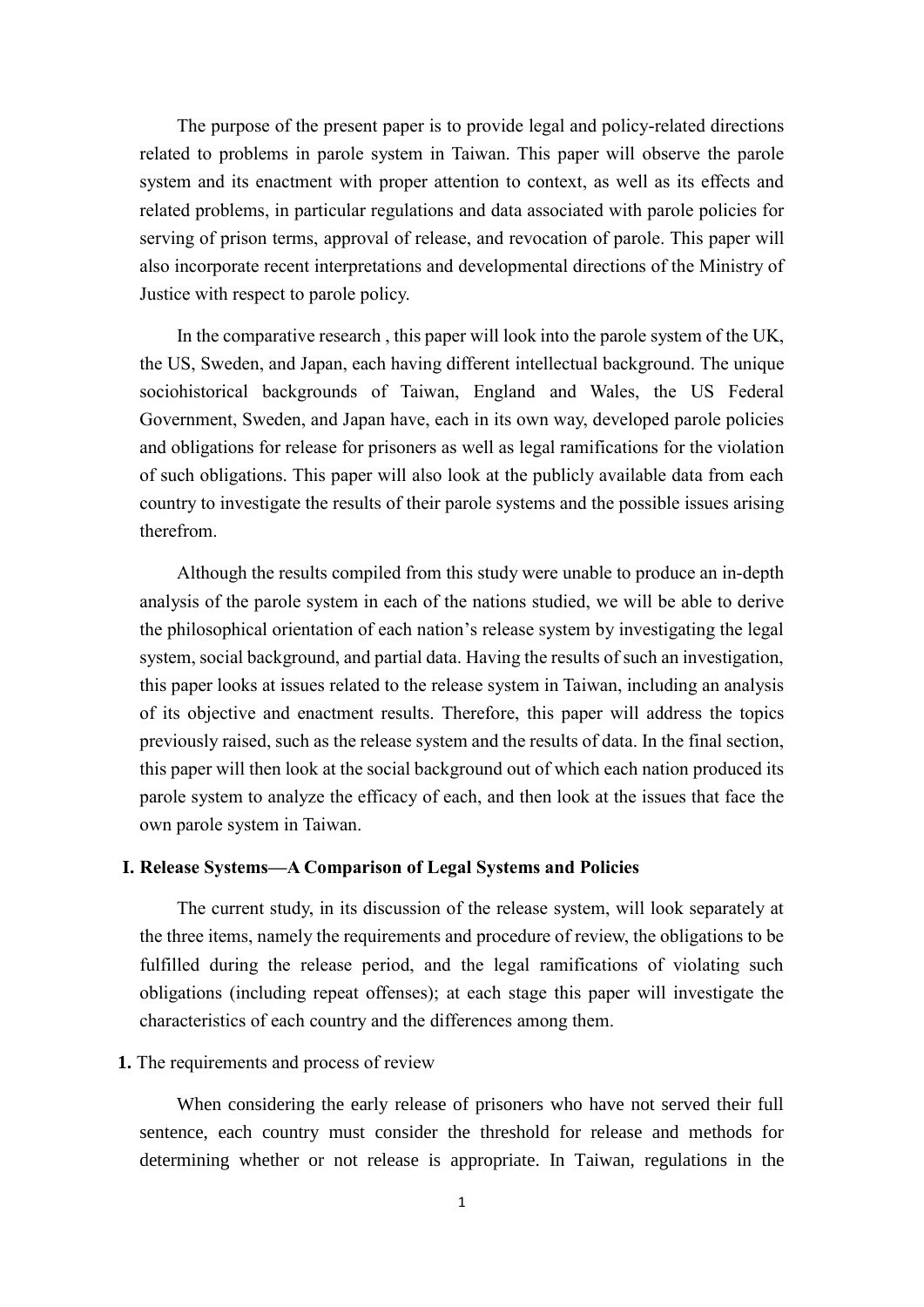Criminal Code of the Republic of China, the Prison Act, and the Statute of Progressive Execution of Penalty clearly state that the threshold for release may be decided by the review of the parole board. This regulation means that the prisoner may only be considered qualified by the parole board for release once obtained requested progressive treatment scores according to their status as first offenders, repeat offenders (recidivists), or offenders of specific crimes while serving sentence. Release of prisoners for parole is decided professionally on the suitability of each prisoner in accordance with the "standards for parole review cases" and the "comparison chart of principles" by the parole board of the Agency of Corrections of the Ministry of Justice. Seeing as the progressive treatment scores under the Statute of Progressive Execution of Penalty are calculated in accordance with the educational progress, employment, and moral character during imprisonment, it may be inferred that prisoners in Taiwan must serve a mandatory minimum prison term and show good behavior before being able to enter the two-level review process. For other aspects of the review process, behavior is not a crucial factor in the review decision; rather a comprehensive consideration of different circumstances including the criminal act, the criminal's behavior, and risk of recidivism.

The review process just mentioned in the previous paragraph is closest in form to the parole system in Japan, while the conditional release systems in England and Wales are second closest. The system in Japan is, generally speaking, also a two-level system where the prisoner must first apply and be eligible for parole before being reviewed by the correctional institution and social readjustment and protection association. Where the system in Japan differs from that in Taiwan is that the threshold in Japan for parole of prisoners on life-sentences is comparatively low and does not have different eligibilities for first offenders or recidivists; also, in addition to review by the correctional intuition, the review by the social readjustment and protection association is performed with respect to legally defined review procedures and decision requirements. On the other hand, in England and Wales, there is a parole board, which is similar to the one in Taiwan. However, not all parole applications are reviewed by that institution. England and Wales set down different parole requirements for prisoners receiving different sentences. In principle, prisoners receiving regular sentences do not need to go through the parole board; once the sentence has been served to the requisite custodial period, the Secretary of State may allow a conditional release. For special or serious offenders, or those with life sentences, must first go through the review by the parole board, which is done mainly in the interest of public safety. Therefore, in such system, the standards of release is clear, where undermines the authority of the parole board.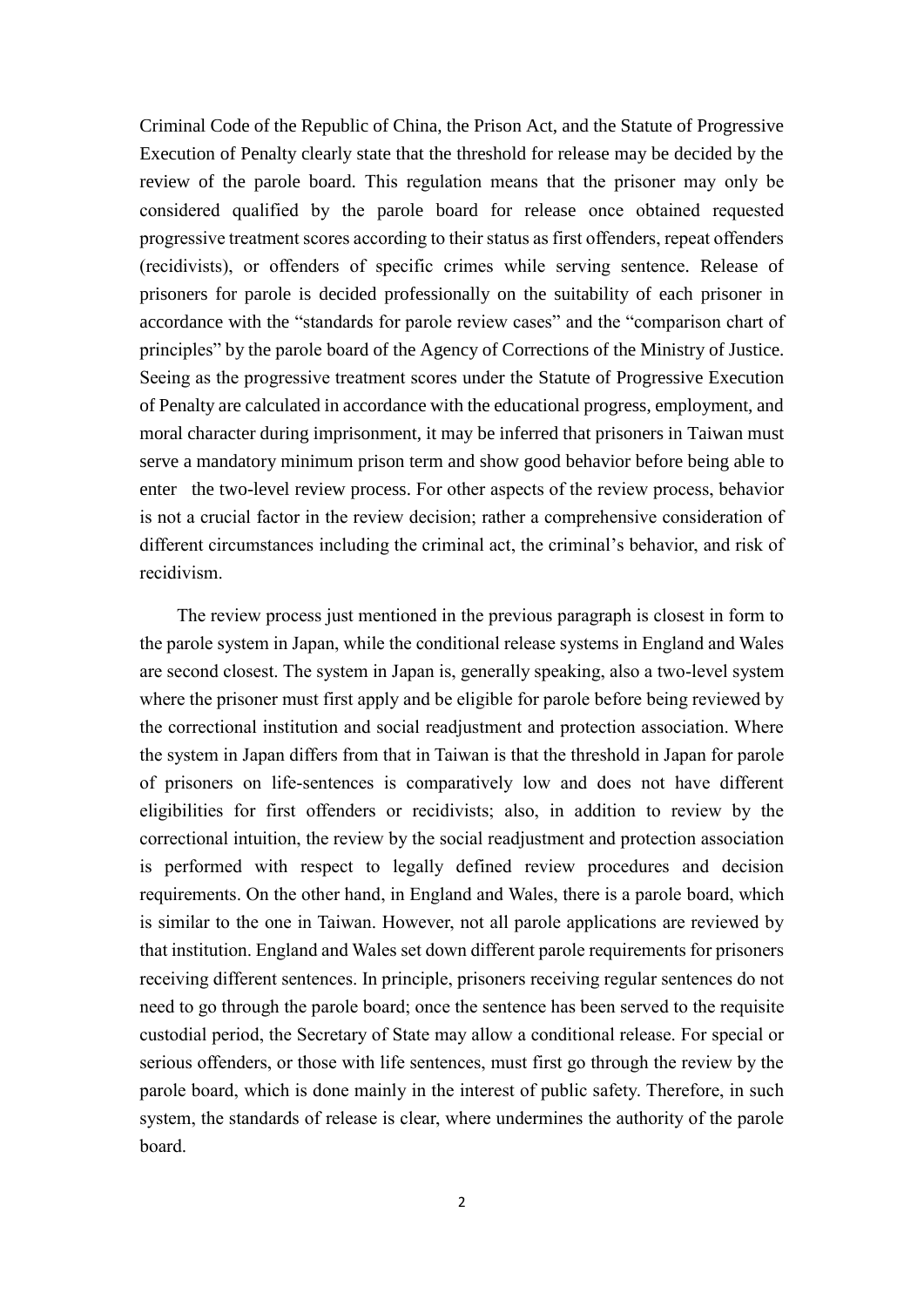Still other systems which differ from that of Taiwan are the conditional release system of Sweden and the supervised release system of the US federal government. The conditional release system in Sweden does not include an institution such as the parole board in Taiwan. In principle, a prisoner is given a conditional release so long as that prisoner meets the legally defined threshold in sentence served and has not violated any rule during that period. Even if the prisoner's sentence is extended from committing an offense during their term, each extension may not surpass 6 months and requires a formal request for each extension. Of the systems considered in this study, Sweden's has the lowest threshold. In comparison, the system of the US federal government has a supervised release system in place of a parole system. The prisoner, in principle, is not allowed an early release. According to the decision of the court, once the sentence has been fully served, the prisoner must be kept under surveillance for a certain period after release; if there are any violations during this surveillance period, the prisoner will be released from surveillance and brought back to prison. Of the systems considered in this study, that of the US federal government is the most stringent.

### <span id="page-4-0"></span>**2.** Obligations during release

For the systems discussed in this paper, a prisoner who earns an early release or is released after serving a full sentence often has certain obligations that are stipulated in regulations. If we look at the types of obligations, we find that the policies tend to be focused on maintaining public safety or on the rehabilitation and reintegration of the prisoner back into society. In Taiwan, prisoners who are approved for release must fulfill certain obligations during the probation period. At the same time, according to Article 74-2 of the Rehabilitative Disposition Execution Act, obligations of the prisoner during the probation period include: maintaining good behavior and refraining from contact with people of poor behavior; complying with orders given by the prosecutor and the probation officer; refraining from disturbing the victim, complainant, or informer of the crime; reporting to the probation officer on physical health, living conditions, and working environment once per month; not leaving the location of probation; and other obligations designated by the probation officer. It may be seen from such obligations that the system in Taiwan is concerned primarily with keeping track of the living conditions of the prisoner after release and that it places the prisoner passively under surveillance to keep track of their reintegration status. In comparison to the systems of the other countries observed in this paper, the probation system is Taiwan is not as diverse nor as complete.

In the four countries discussed herein, the prisoner should fulfill certain obligations when granted conditional release, parole, or supervised release. Most of which are similar to the duties in Taiwan listed previously, such as good behavior,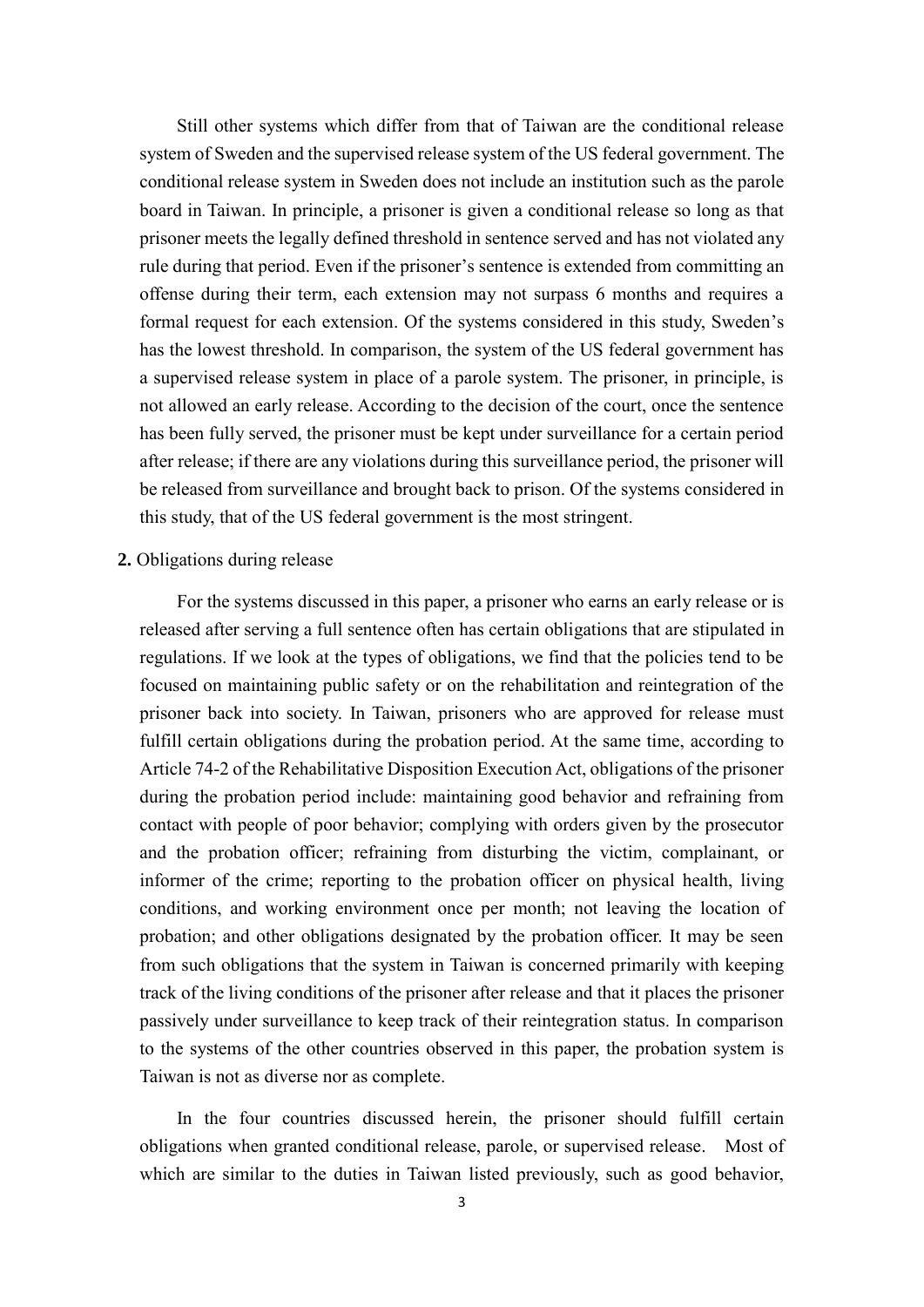complying with orders, reporting status, and restricted movement. Notwithstanding, each country has developed other approaches to the obligations required of released prisoners. Among these, the conditional release system in Sweden focuses more on the prisoner and his or her rehabilitation and reintroduction into society. Under this system, the surveillance of the prisoner is only permissible when it is warranted. In addition, the prisoner is required to plan how to provide compensation. Meanwhile, items such as education, training, medical treatment, employment, residence, and other assistance are provided by the institution for the prisoner to achieve reintegration into society,. On the converse, the supervised release system in the US firmly focuses more on public safety. Under this system, the court decides under mandatory regulations and the needs of public safety and corrections how long the continued surveillance period outside of the correctional facility should be, after the prisoner has served a full sentence; the prisoner's obligations includes pursued investigation and confiscation of illegal items, drug tests, physical specimens, employment and compensation plans, restrictions to employment and social engagement and freedoms. It may be seen that the obligations tend to be focused on public safety, and that the surveillance passively follows the prisoner's status as they reintegrate into society.

The conditional release system in England and Wales and the parole system in Japan tend to focus on both public safety and the reintegration of the prisoner into society. The system in England and Wales, although it requires investigation and places restrictions on movement and employment, as well as restrictions to the possibility of change to the obligations based on the severity of the crimes of the prisoner, also requires prisoners with less severe crimes to participate in certain activities, provide drug tests, and undergo medical treatment. The system in Japan, in addition to requiring the prisoner to accept the investigation, provide information about their life while on release, and accept restrictions to residence and movement, the observation institution is responsible for special intervention and for assistance in medical treatment, employment, and living environment.

## <span id="page-5-0"></span>**3.** Violation of Obligations (including recidivism during release) and Legal Ramifications

The other core issues of the release system are the legal ramifications of the prisoner violating the obligations for the period of their release. Taiwan and the other countries discussed in this study have established different degrees of regulations addressing recidivism and violation of obligations. This is especially the case when violations are found that may lead to the violator having parole revoked or being brought back into prison. In the parole system in Taiwan, violation of obligations during the probation period and intentional criminal acts of the prisoners that leads to at least incarceration are differentiated: when the violations are deemed to be severe, the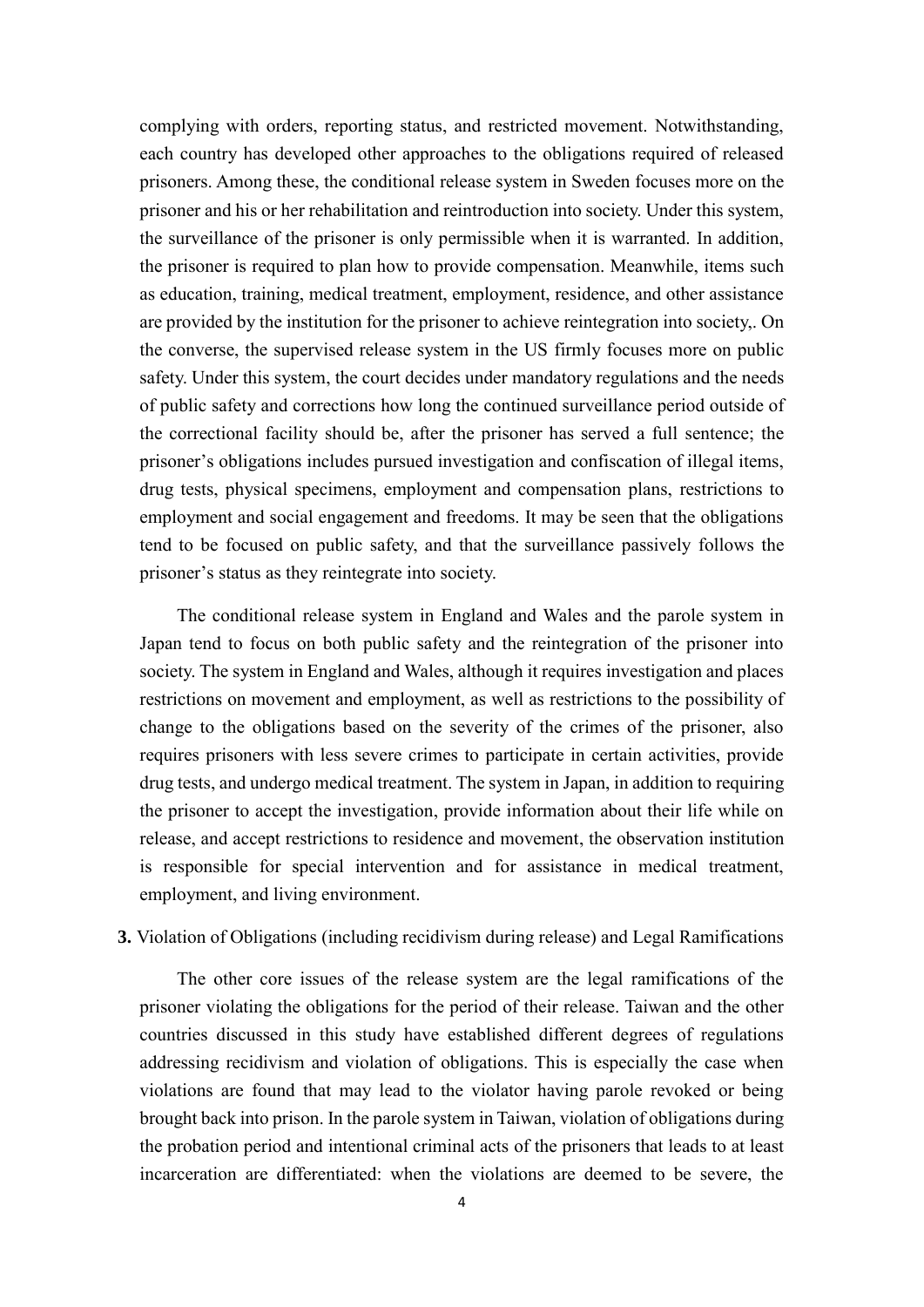revocation of parole is considered; when there are intentional criminal acts, parole is revoked according to the rules stated in criminal law. The nomothetic dimension consists a tendency to enforce the revocation of parole and order re-imprisonment for prisoners who commit criminal acts during their release; the US federal government has similar regulations that are more severe in their legal ramifications. Those who are sentenced to incarceration for a year or more will have their supervised release revoked and be ordered back to prison on the decision of the court; also the court needs to decide the sentencing for both the violation of the supervised release and the criminal acts.

The laws and regulations of Japan, England and Wales, and Sweden do not mandate parole revocation and reincarceration for violators of the obligations of release. Nevertheless, there are still levels of varying severity for the legal ramifications of such violations. In Japan, the social readjustment and protection association is the final review institution for the review of violators of these obligations. The institution decides whether to revoke parole. In England and Wales, the Secretary of State decides whether or not to revoke conditional release. Still there are cases of cancellation of revocation defined, when such a case happens, an increased threshold for application and review conditions for subsequent conditional release will be imposed to certain prisoner. Only if there are violations of the supervision requirements relating highly to rehabilitation and reintegration into society, revocation of parole will not be a primary legal ramification. In Sweden, there is a tendency to revoke conditional release as the last necessary course of action. If there is violation of obligations not related to recidivism, then the violator will only be given a warning, be subject to supervision, or have a suspension of the release for 15 days. If there are violations related to recidivism, then, if the court decides that revocation of release is not appropriate, there will be further considerations for warnings, surveillance, or extension of the probation period.

#### <span id="page-6-0"></span>**II. Interpretation and Analysis of the Data**

After performing an analysis of the release systems in each of the countries presently under discussion, it is necessary to observe the current results of the enactment of these systems. Only then is it possible to analyze in a complete fashion the effectiveness and problems of each system. To that end, although the data is restricted by the initial compilation methods of data by governmental bodies of Taiwan and the countries under present discussion as well as the restrictions to publication of such data, and it thus being rather difficult to engage in a deeper analysis of the efficacy of each system. Nevertheless, we may see possible problems arising from the enactment of such parole systems and the selection of policy. This includes, especially, the differences after standardization or institutionalization of release systems, and situations resulting from an imbalance when trying to maintain public safety while also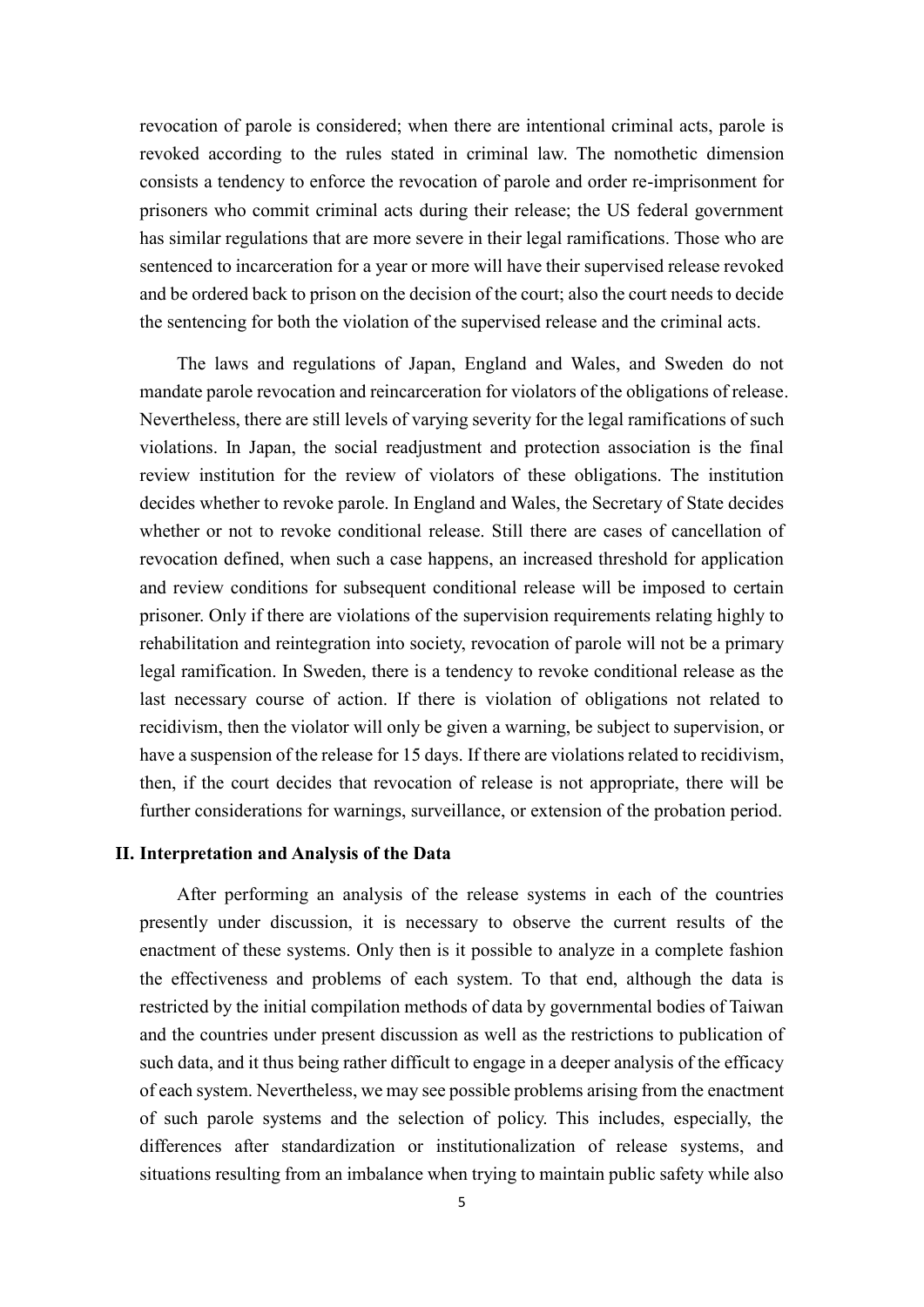assisting the prisoner in rehabilitation and reintegration into society.

<span id="page-7-0"></span>**1.** Differences in efficacy after standardization or institutionalization of release systems

In the data represented in this study, one of the more marked observations is the connection between the release system and the average enforcement rate of imprisonment. At the very beginning of the data analysis for Taiwan, it was noted that if any of the following conditions were true of the prisoner, that prisoner had a higher probability of being approved for parole when the enforcement rate of imprisonment was relatively low; those conditions are: if the prisoner was below the age of 25 or above the age of 65, was female, was sent to a prison camp, did not have any further violations, had an exemplary record, or did not have a record of revocation of parole. Furthermore, except for having an exemplary record (which was rather non-significant), the probabilities of prisoners with the other conditions having their parole revoked were rather low. On this point, if we observe the relevant data, we may infer that there is a practical rise in the annual rate of approval for parole. This may be due to the review being made in accordance with the ability of the person to commit crime (age or sex), opportunities for contact with society or families (prison camps), behavior during imprisonment (violations or exemplary records), and the likelihood of recidivism (parole revocation record). Comparison of these results with the review standards promulgated by the Ministry of Justice shows that the meticulousness and enactment strategy of Taiwan has attained the objective of recent policies. However, if the average enforcement rate of imprisonment is included in the comparison, it will be seen that even if the government tries to standardize the review requirements for parole and raise the approval rate, the average enforcement rate of imprisonment would have still been higher than the <sup>1/2</sup> of the legally determined imprisonment period for first offenders and close to the 2/3 of that for recidivists. What should be considered is this: having requests to review parole cases from multiple angles with the limits on manpower, along with the influence of amendments mandating severe punishment as a deterrent to crime, may limit the ability and freedom for the reviewers' evaluation of the risk of recidivism and ability to return to society with respect to prisoners who have committed lesser or severe crimes.

Moreover, it may be seen from the data of the countries discussed herein that the standardization or institutionalization of the release system could highly influence prison policies that focus on the average enforcement rate of imprisonment of each country in question. On this point, we may look to England and Wales, Sweden, and Japan as examples. First, the institutionalized conditional release results as the enactment method in England/Wales and Sweden. This means that many of the incarceration categories are given clear release thresholds in regulations. Whereas, in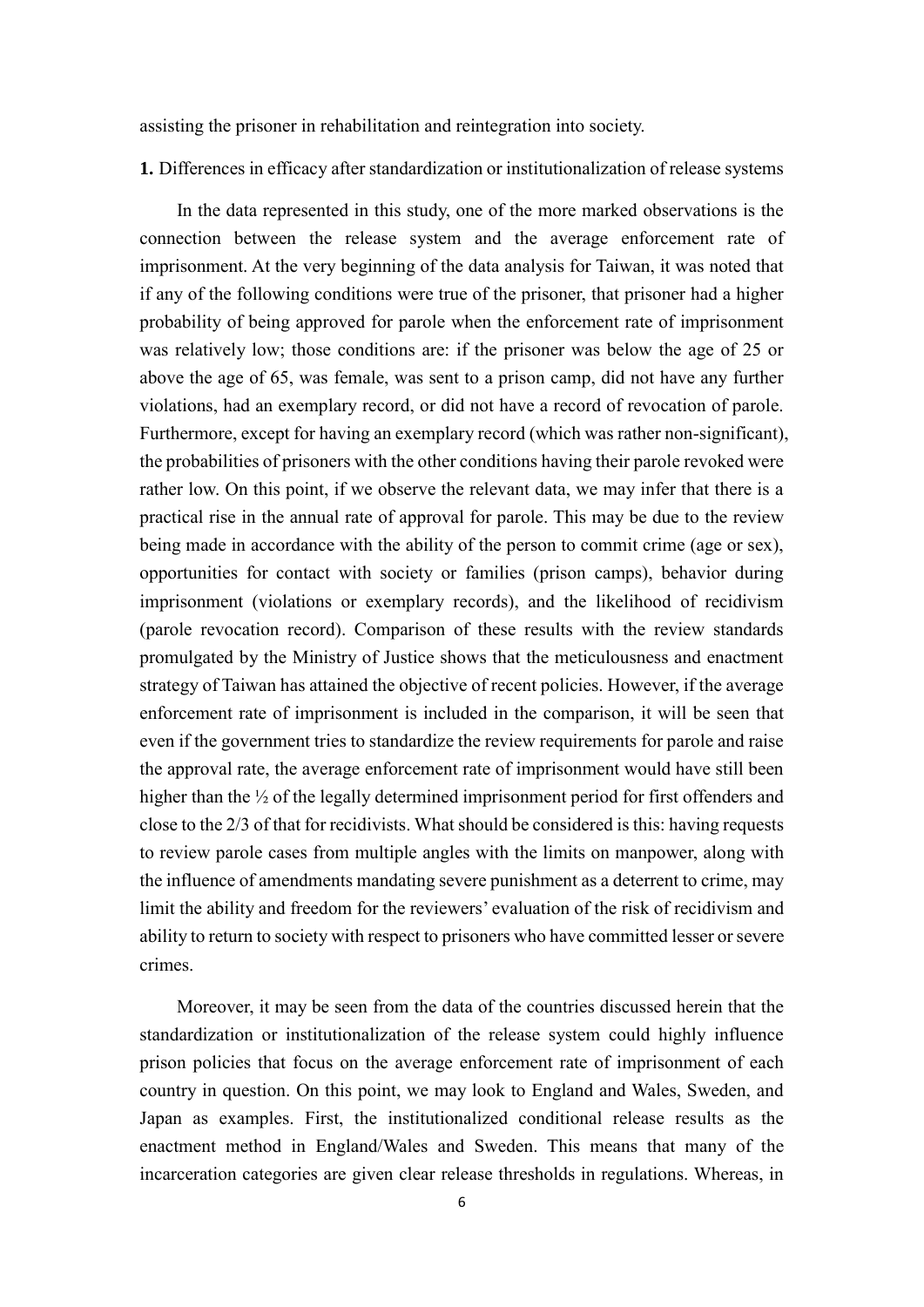Taiwan, the parole board can only begin the parole review after the prisoner is qualified to apply for parole. If we look at the enforcement data in these two countries, we see a large, steady discord between the parole application eligibility requirements. Sweden, for one, legally requires that prisoners serve 2/3 of their prison sentence before being eligible for conditional release, regardless of the number of offenses and the sentencing type. For that reason, it is rather difficult to find data or statistics that are focused on review of conditional release on the official website and in the academic data. Although England and Wales do indeed have a parole board that is responsible for review, the actual power of the board is severely limited in the relevant regulations. For that reason, the data on the enforcement of the prison term shows that term types have recently leveled off and approached the results of the parole threshold. It may also be due to the limitations to the power of the boards when reviewing prisoners for early parole in cases of special crimes or series crimes. This leads to a drop in the uncertainty of the public safety considerations. It also leads to a concentration of resources on the evaluation of recidivism for prisoners who have committed serious crimes.

However, on the other hand, the system in Japan functions with the correctional facilities and the local social readjustment and protection associations to evaluate whether a prisoner meets the application requirements for early release. Regulations explicate the formation of the association, the review process, and the requirements for consideration. However, a closer look at the data shows that the average enforcement rate of imprisonment in Japan is far higher recent years than the threshold for release ;thus, the release approval rate from the local social readjustment and protection associations also tends to be rather high. This paradoxical tendency for high approval rates and enforcement rates may be due to the initial stage of the social readjustment and protection association—the procedural problems in correctional facilities in approving the application of prisoners for release. In light of the fact that the procedures for review in correctional facilities are not explicated in Japanese law, and after looking at the data, it may be seen that the average enforcement rate of imprisonment from the greatly extended period of approval for release and approval in correctional facilities are highly related. It may be inferred that the release application system in the unclear standards for review in correctional facilities in Japan and the high reliance on human resources in correctional facilities for initial selection of release applications lowers the efficacy of release enforcement and the enforcement rate.

On that point, the threshold for early release and whether or not to standardize the early release of prisoners highly influences the parole systems and whether the enactment efficacy fits with the actual time of release for the prisoner. Looking again at Taiwan, we see that the parole board adheres to the standards for approval as given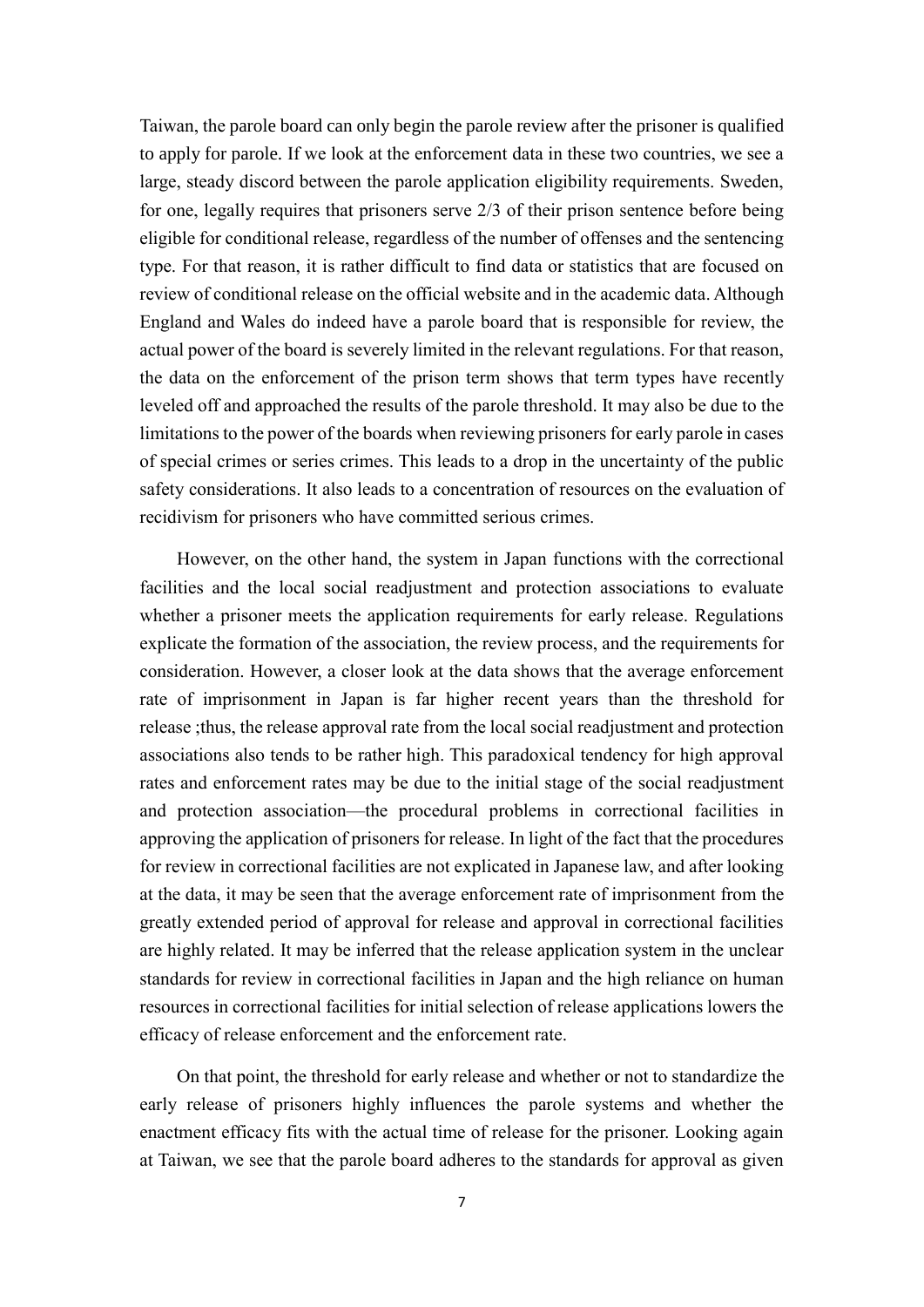by the Ministry of Justice for multiple aspects; however, in past data, it remains impossible to effectively bring the enforcement rate of imprisonment for offenders with different numbers of offenses in line with the legal threshold. Nor has it been possible to effectively differentiate between the rates of approval for release for first offenders and repeat offenders. The reason for this may be related to the limited number of personnel at the prisoner review boards in correctional facilities. It is thus difficult to process the large number of parole applications. In 2015, it became mandatory to follow the standards promulgated by the Ministry of Justice. Research has partially revealed that, possibly due to these standards not being easily applied and that there are no precedents to follow, the members of the boards still consider the risk of recidivism as the principle. Therefore, after comparing the situation with that in other countries, we believe that for the parole review system in Taiwan, careful consideration ought to be given to providing standardized regulations and focusing the duties and resources of the prisoner review board to cases that have rather high risk of recidivism.

<span id="page-9-0"></span>**2.** An analysis of the efficacy of the balance between maintaining public safety and assisting the prisoner in reintegration to society

Another aspect to analyze data is the enactment results from either fulfilling or violating the relevant parole obligations during the period of release, especially situations where parole is revoked and the prisoner is returned to the correctional facility due to violation of obligations (including repeat offenses during the parole period). Such data is even more able to show the ability of Taiwan and each country studied in reforming prisoners. Nonetheless, while the data in Taiwan show each variable of the rate of parole revocation, the data is not from one single year or one single population but has been compiled over many years. The rate of revocation for each year is strongly influenced by recidivism of the released population during the residual sentence. Therefore, it is very difficult to derive concrete results from the current parole system in Taiwan. In light of the close relationship between the annual data on follow-up of parole revocation and parole system efficacy, we will analyze the data from foreign systems, before observing the differences in efficacy for different policies.

Firstly, we will look at a system that tends to focus on public safety: the supervised release system of the US federal government. In recent data on that system, those who have had their supervised release revoked account for about 1/3 of the entire supervised release population, and that tendency appears not to be on the decline. Therefore, the efficacy of this policy may have reached a limit. However, the problem is this: the first reason for prisoners who have had their supervised release revoked is a violation of obligations for parole; that is followed by serious and petty offense; the proportion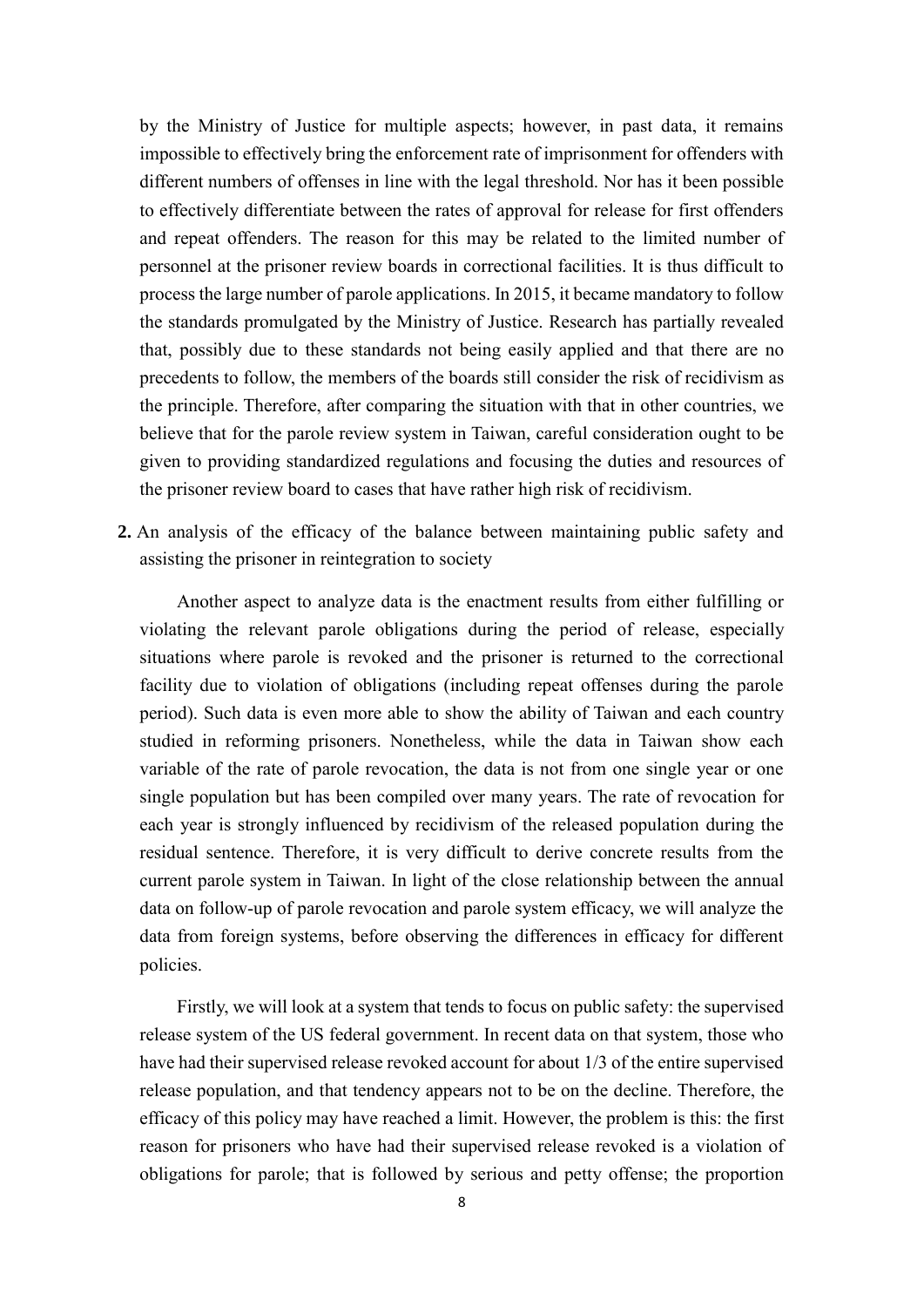arising from recidivism is lower than the recidivism rates in England/Wales and Sweden. This leads to a dispute: are parole policies that stress public safety able to achieve lower rates of recidivism? In response to that question, the present paper believes that there are some reservations. One of the reasons may be that the policy in the US federal government does not easily allow for the early release of prisoners, prisoners (especially those serving long sentences) may be more likely to not have repeat offenses after being released due to their relatively higher age on release. In addition, the data from the US federal government is calculated for violations and sentencing within one year, thus it may not include the data for recidivism in that year; however, those who have not been sentenced are in the calculations; or it may be categorized as violations of obligations and not as repeat offenses. If that is the case, we believe that there is no way to directly connect supervised release to the low rate of recidivism. Nevertheless, in light of the halved rate of revocation of supervised release, it may be from violations of obligations that do not entail repeat offenses. This represents that the many prisoners still acclimating to society, possibly due to violation of supervision items not entailing criminal acts, are required to have their release revoked and are returned to prison. This system, which places so much stress on public safety, leads to rises in the incarceration rate and correctional problems, as well as predicaments in the intervention of prisoners outside of institutions. All of these issues ought to be considered. To address this: it may be possible to make a comparison with Japan. The data shows that the prison return rates within five years of release of those prisoners who are released after a full term and those who are released on parole are rather low. The former is not only several times higher than the latter, the two are rather high in the first year, and relatively high in the second year. From this it may be asked: do parole systems oriented to the maintenance of public safety tend to overly restrict the rehabilitation opportunities of prisoners? And do they lead to a long-term dampening of recidivism?

In reality, to continue to investigate the policies that mitigate recidivism over the long term, in addition to the focus on maintenance of public safety in parole policies, it is especially pertinent to strengthen the mechanisms for prisoner rehabilitation, including the standards for rehabilitation in correctional facilities and early release for avoiding the dangers resulting from institutional intervention (for example, excessive and real social exclusion), and assistance for living resources after release. Sweden and England/Wales may serve as examples. The rehabilitation mechanisms for prisoners under conditional release in Sweden are more diverse and abundant than those in England/Wales, and the recidivism rate after conditional release for the first three years, drops considerably in the second and third year, after an increase for the first year. This may be considered as a result of the presence of active rehabilitation mechanisms. Nevertheless, the question herein is the recidivism rate in Sweden after the first year of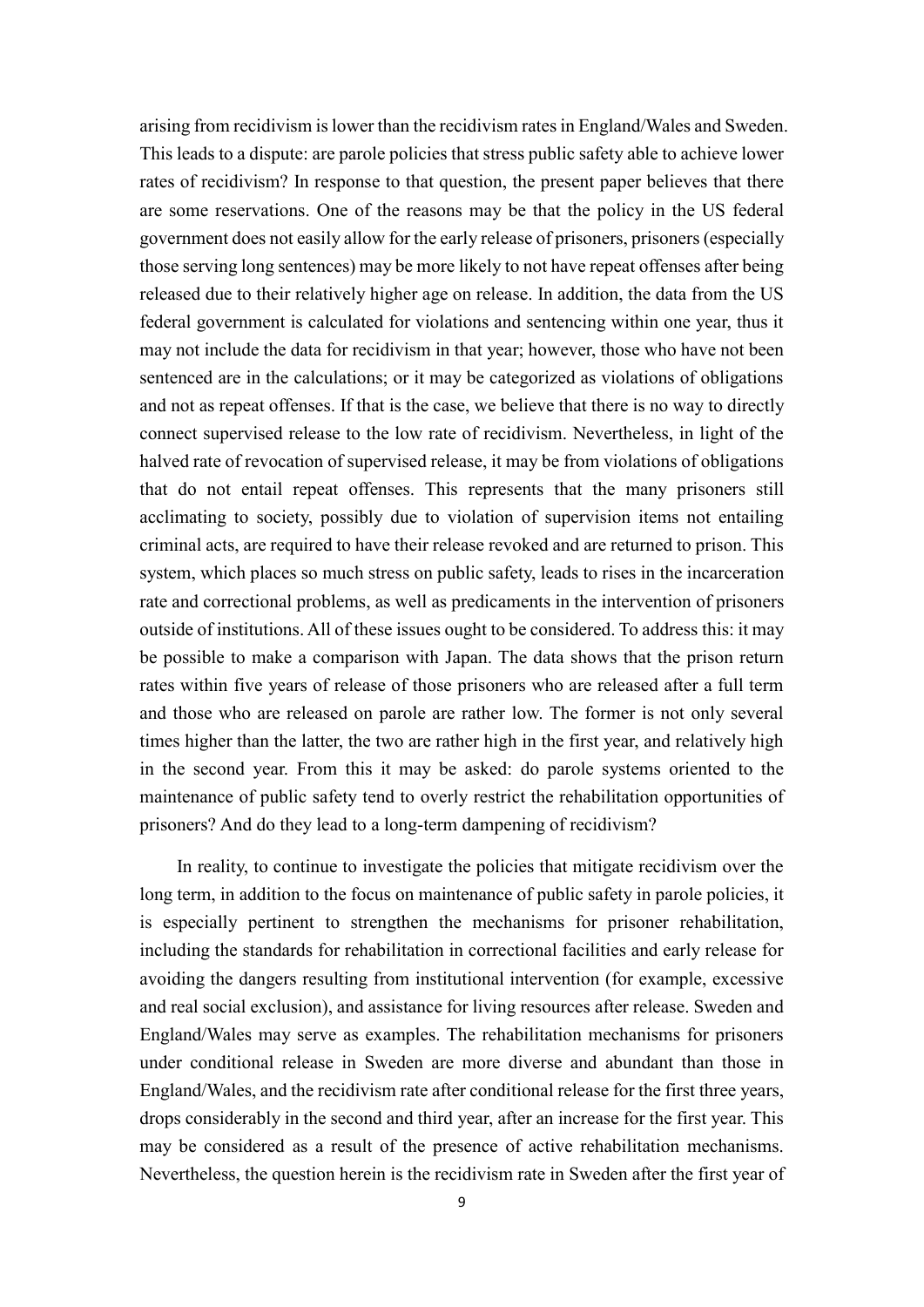conditional release is halved. However, it may be pertinent here to address conditional release in England and Wales to help in the discussion. Comparing the two systems, the threshold for conditional release in Sweden (2/3 of the full sentence) is much higher than that in much of England and Wales (½ of the full sentence). Therefore, in Sweden, the prisoner is subject to a longer period of institutional intervention. Furthermore, although the legally defined rehabilitation mechanisms are relatively diverse in Sweden, England and Wales cannot thusly be disregarded. In fact, after the prisoner is released, the probation institution is authorized to set up or plan extra rehabilitation intervention items. Therefore, it is not possible to determine that England and Wales are necessarily inferior to Sweden in this aspect. From the above we may infer that the high recidivism rate after the first year of release in Sweden may be due to the inability of the prisoner to acclimate to society after a long period of incarceration, which makes it more likely for the prisoner to commit further crimes.

It may be apparent from this discussion that systems which focus on public safety may run counter to the intention of rehabilitation interventions run by correctional facilities or communities; those systems, such as the supervised release system of the US federal government, may also lead to lower rates of recidivism for the long term after release, though they also lack relevant evidence for this from research. In comparison, those systems which focus on the rehabilitation and reintegration of the prisoner, including prisoners released early though under supervision, or those that offer rehabilitation assistance to prisoners inside of correctional facilities or after release, tend to show instability in recidivism for the first year after release, though there are large drop offs in recidivism for each year thereafter; these systems tend to help the prisoner to reintegrate into society and live a normal life easier. Therefore, addressing the systems and social backgrounds of each country, and based on the fact that there is a tendency for more severe punishment as a deterrent to crime, it is still rather difficult to avoid situations where public safety affects release systems. However, in the evolution of these systems, malpractice resulting from the correctional facilities reducing the difficulties of the prisoner in reintegrating into society should still be considered so as to ensure smooth reintegration. Therefore, an active rehabilitation mechanism that accompanies the release system is an important part of the system as a whole. On that point, we may look again at the system in Taiwan: in the standards promulgated by the Ministry of Justice there are items which quicken the release application process for prisoners with shorter sentences. This has possibly led to the fact that prisoners with longer sentences find it more difficult to apply for early release than prisoners with shorter terms. However, with the uncertainties in the follow-up data during the release period, it is not necessarily true that prisoners serving longer sentences are more likely to commit repeat offenses after release. Based on that fact, it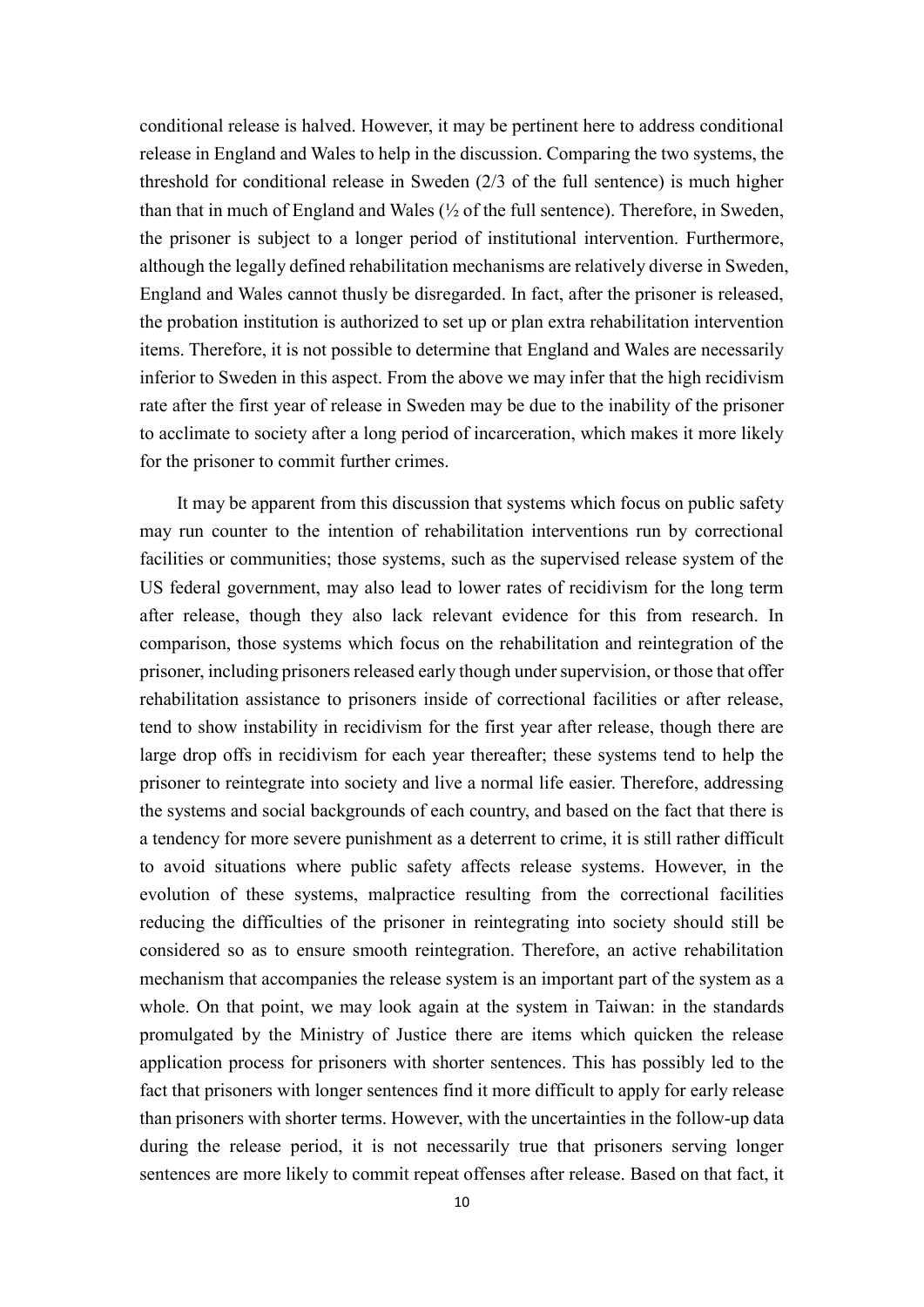has been hard for prisoners serving longer sentences to be released on parole due to the "presumption" of having higher rates of recidivism. We believe that when prisoners serving shorter sentences are released on parole, lacking active mechanisms for rehabilitation, it is not possible to directly determine the recidivist status of such prisoners; rather, there is a highly causal relationship between that and the parole system that provides for early release of prisoners. We may say, on that point, that it is crucial to establish follow-up data on the system in Taiwan; however, on the other hand, the parole system is merely one part of the entire release mechanism. Although it is possible to improve the parole system by using follow-up data on recidivism and evaluation of likelihood of recidivism, it has been shown through the data in this paper that recidivism may originate from the level of rehabilitation assistance from the correctional facility or the community. If such rehabilitation mechanisms are not comprehensive and only the parole system is improved, then there will be marked limits to the efficacy of preventing recidivism.

## <span id="page-12-0"></span>**III. Selection of release policy in Taiwan and other countries, in societies where severe punishments are delivered to deter crime**

Finally, one more point worthy of noting here is that although there are markedly different release systems in Taiwan and the other countries studied in the present paper, the evolution of the systems in other countries comes from similar social backgrounds and have been influenced by the line of thought that policies ought to encourage severe punishment. The tendency for severe punishment began in the middle of the  $20<sup>th</sup>$  century. In societies of risk where there was potential for danger or criminal factors, their populaces began to have feelings of insecurity. In such societies where there is an inability to control uncertain factors in the environment, it becomes apparent that the populace will want certainty and maintenance of public safety. One method of satisfying that want is to implement more severe controls over criminals. In such a situation, the conditional release system in England and Wales is now facing a new atmosphere of "Tough on Crime" and investigating issues related to prevention of recidivism after conditional release. As for the US federal government, they are facing a situation where the population supports more severe types of punishment and is questioning the lack of clarity and its violation of legal stability. This has led to the creation of a supervised release system in place of parole. In Sweden, calls for more severe punishment and media awareness of crime have led to changes in the release system. In Japan, there have been cases of recidivism after parole or reduced sentences, which has led to public demand for reform of the rehabilitation protection system. Overall, one may find that although each of the countries listed above has its own unique social background, in modern society, where it is rather easy for the government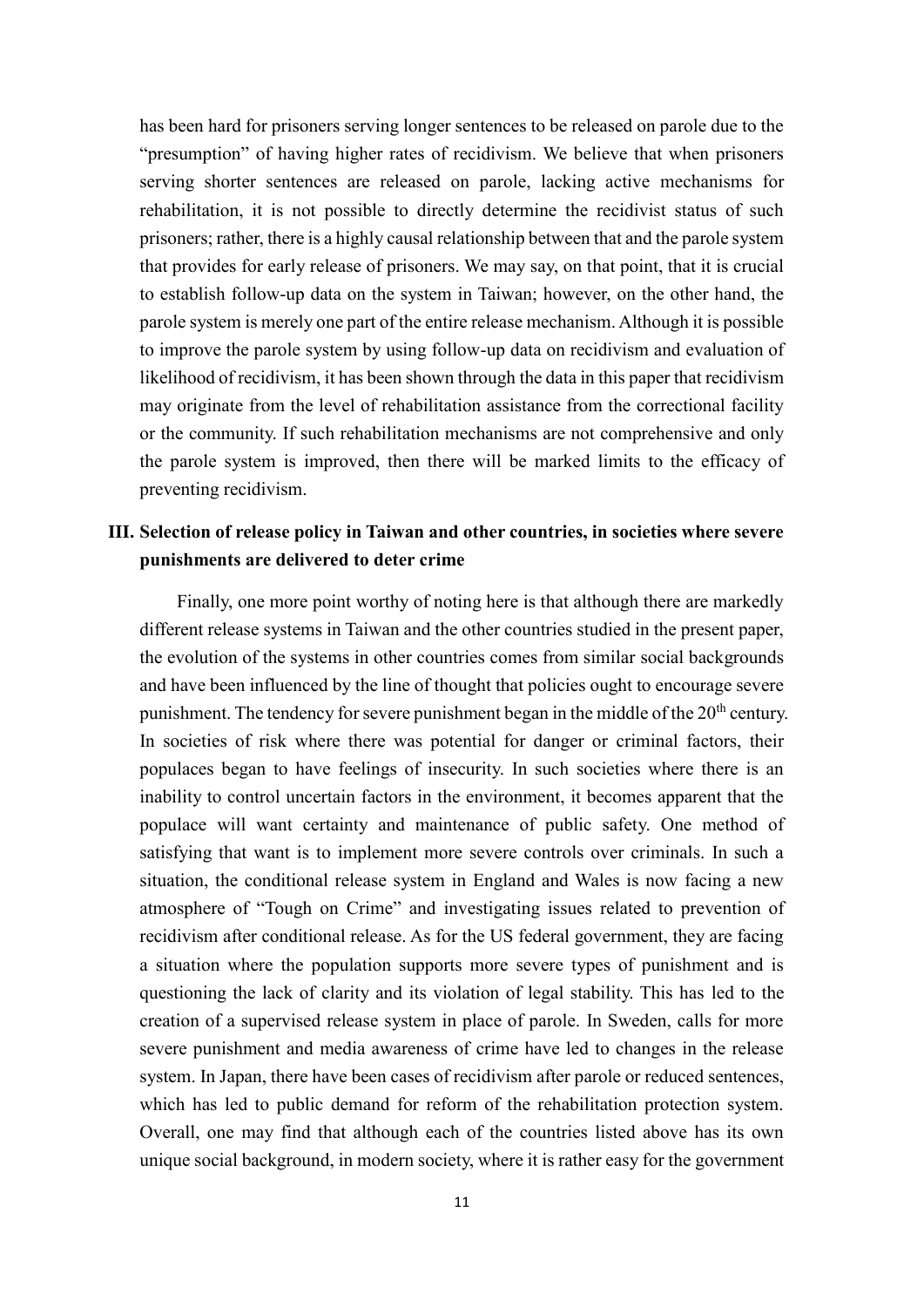and the public to hear about criminal acts, there has been a desire for maintenance of public safety.

With respect to such desires, the governments of each of these countries have developed different release systems. However, such developments can be explained as arising from government response to public demand for creating policy for the maintenance of public safety. Among these countries, there are systems that have evolved in line with public concerns for public safety that have a corresponding lack of attention to rehabilitation mechanisms, such as in the US federal government where there has been the creation of a supervised release system in place of parole. There are systems that enhance the surveillance mechanisms for public safety while also improving plans for prisoner rehabilitation, such as those in England and Wales, where there is a raising of the threshold and strengthening of review procedures for release of prisoners for severe crimes, and a clarification of release on license requirements and increases to the regulations for rehabilitation of prisoners with shorter terms. The system in Japan has evolved to have a rather high rate of enforcement of imprisonment and a restructuring of the rehabilitation and protection system for prisoners. In addition to this, there are policies or legal institutions drafted that are oriented toward public safety. Overall, there are still those actively pursue the rehabilitation and reintegration of the prisoner, such as the system in Sweden, which has raised the threshold for conditional release and has not altered the active rehabilitation mechanisms in correctional facilities; Sweden also considers the revocation of release as a last resort strategy.

In response to the policy changes resulting from social tendencies toward more severe punishment, the countries discussed above are unable to directly evaluate the relative merits and disadvantages. However, on this point, we can show one piece of information: even though we are now facing a situation where there is an awareness of criminal problems, where there are demands from the populace or the government for more strict punishment for criminals, such trends do not mean that criminal policies will, necessarily and in large part, tend toward stricter criminal punishment in release systems. In other words, the governments have attended to both the policies themselves and the observations of the public. This means the performance of the dual objective: rehabilitation and reintegration of the prisoner to society and response to public concerns for public safety. That being the case, in Taiwan there is a tendency toward raising the threshold for release in response to concerns of public safety. There ought to be more attention in Taiwan given to its parole system, in which there are extended sentences coupled with uncertainties as to when parole will be possible. This situation has a negative effect on the willingness of prisoners to engage in rehabilitation. If we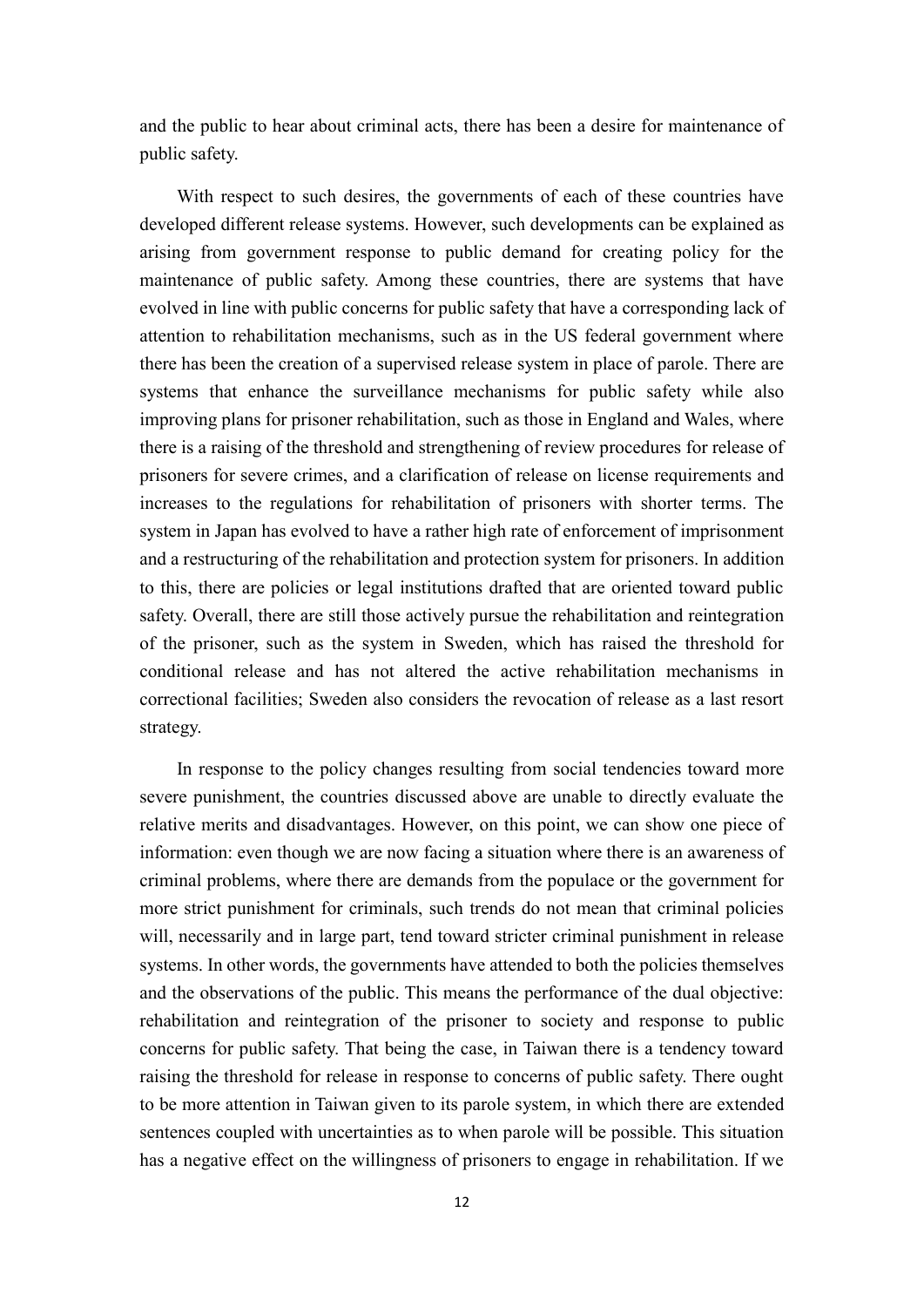survey all of the systems of the countries discussed herein, with standardization of release policies, restricting the power to consider release, and a focus of power on special crimes, or actively helps the prisoner reintegrate into society rather than surveillance passively, and find that these systems have the relevant data to show that recidivism has dropped, then we should consider reducing institutionalized treatment while actively help rehabilitate to lowers the chance of recidivism after release. The public's concern for public safety ought also to be given proper attention. However, while the country responds to the public demand for more severe punishment, and especially in controlling social resources, it should consider a deeply entrenched public safety mechanism. Prisoners, during incarceration, should be given a clear date for release and objectives for live after release; this would lead to prisoners being motivated for reform.

### <span id="page-14-0"></span>**IV. Conclusions and Recommendations**

This present paper has taken the developmental concepts, policy directions, and results of enactment of the parole system in Taiwan as the core of its investigation. And, through a comparison with four countries—the UK, the US, Sweden, and Japan, it has identified parole related problems and possible solutions in the Taiwanese system. In the following, there will be a summary of the results of research and, from such a summary, suggestions for further research.

### <span id="page-14-1"></span>**1.** Results of research

a) The results of the strategy and direction of the release system in Taiwan largely fit with recent political objectives

First, this paper gathered data beginning in 2008. This is within the period after 2005, when Article 77 of the Criminal Code of the Republic of China, which stipulated the threshold for parole applications, was amended to raise. Therefore, the data taken from this period can examine the enactment results of the amended law that called for more severe punishments. In the many pieces of data and analyses in this paper, it may be seen that the past average enforcement rate was overall higher than the  $\frac{1}{2}$  threshold of the legally defined incarceration term for first offenses and approached the 2/3 threshold of the incarceration period for repeat offenders. However, in practice, if the prisoner was below the age of 25 or above the age of 65, was female, was sent to a prison camp, did not have any further violations, had an exemplary record, or did not have a record of revocation of parole, then such prisoners would have a far greater chance of being approved for release when there is a relatively low imprisonment enforcement rate. Furthermore, with the exception of having an reward records (which was rather non-significant), the probabilities of prisoners with the other conditions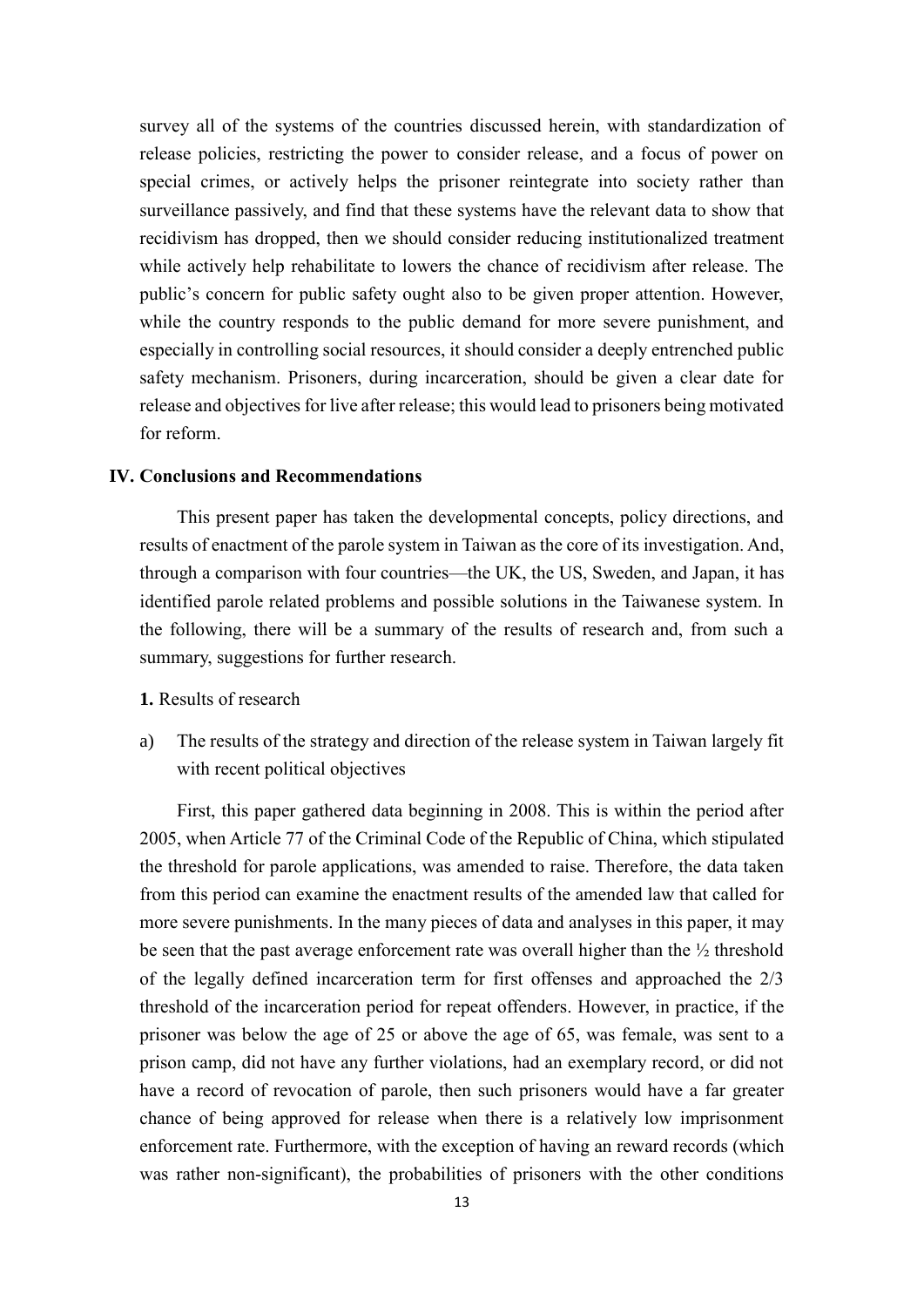having their parole revoked were rather low. Noting this, if we look at the data, we may infer that there is a practical rise in the annual rate of approval for parole. This may be due to the review results made in accordance with the ability of the person to commit crime (age or sex), opportunities for contact with society or families (prison camps), behavior during imprisonment (violations or exemplary records), and the likelihood of recidivism (parole revocation record). Such results may verify that the meticulousness of the parole policy in Taiwan is not deficient to that in the other countries and that the enactment of the strategy has attained policy objectives.

b) However, there is an excessive tendency towards maintaining public safety, which does not markedly help to lower the recidivism rate

In Taiwan, from an overall observation of the development tendency arising from amendments to law, regardless of whether we speak of the systems themselves or the results of their enactment, they all stress the evidence of repentance of the prisoner and appropriately reducing the sentence. Gradually, there has been a tendency toward maintaining public safety and a corresponding raising of the threshold for release, as well as a stricter set of review standards. This may be a problem to be considered by the government and legislative units. The basic objective of the parole system should be, after all, to reduce the social exclusion resulting from institutional intervention on prisoners who have already repented and reduce the problems that prevent smooth reintegration into society; or there should be an evolution towards more institutional interventions for the maintenance of public safety. In the present situation, the result of several amendments reflected in the data is that there is a tendency towards maintaining public safety and a restriction of the possibility for prisoners to reintegrate into society. In fact, this has led to a decrease in the hope of prisoners to return to society as well as incarceration management problems. Therefore, with more strict legislative standards, the legal departments are only able to respond to real needs within a limited degree of freedom to progressively raise the rate of approval for parole. However, it is apparent that the enforcement rate will not drop due to this. If we look at the standards of review in parole review cases from the standpoint of recent parole related policy, we also become aware of the reason for the increasing review approval rate in Taiwan, which is a result of lenient approvals for prisoners serving shorter sentences. As a result, it may then be hypothesized that the recidivism rate or malignancy of future crimes of prisoners with presumed lighter sentences may be lesser than those of prisoners with more serious sentences. However, it is feared that such a situation may lead to risk of recidivism resulting from a lack of rehabilitation mechanisms in the environment after the release of prisoners with lighter sentences. It may also then lead to a loss of hope and a passive participation in interventional events in the corrective facility for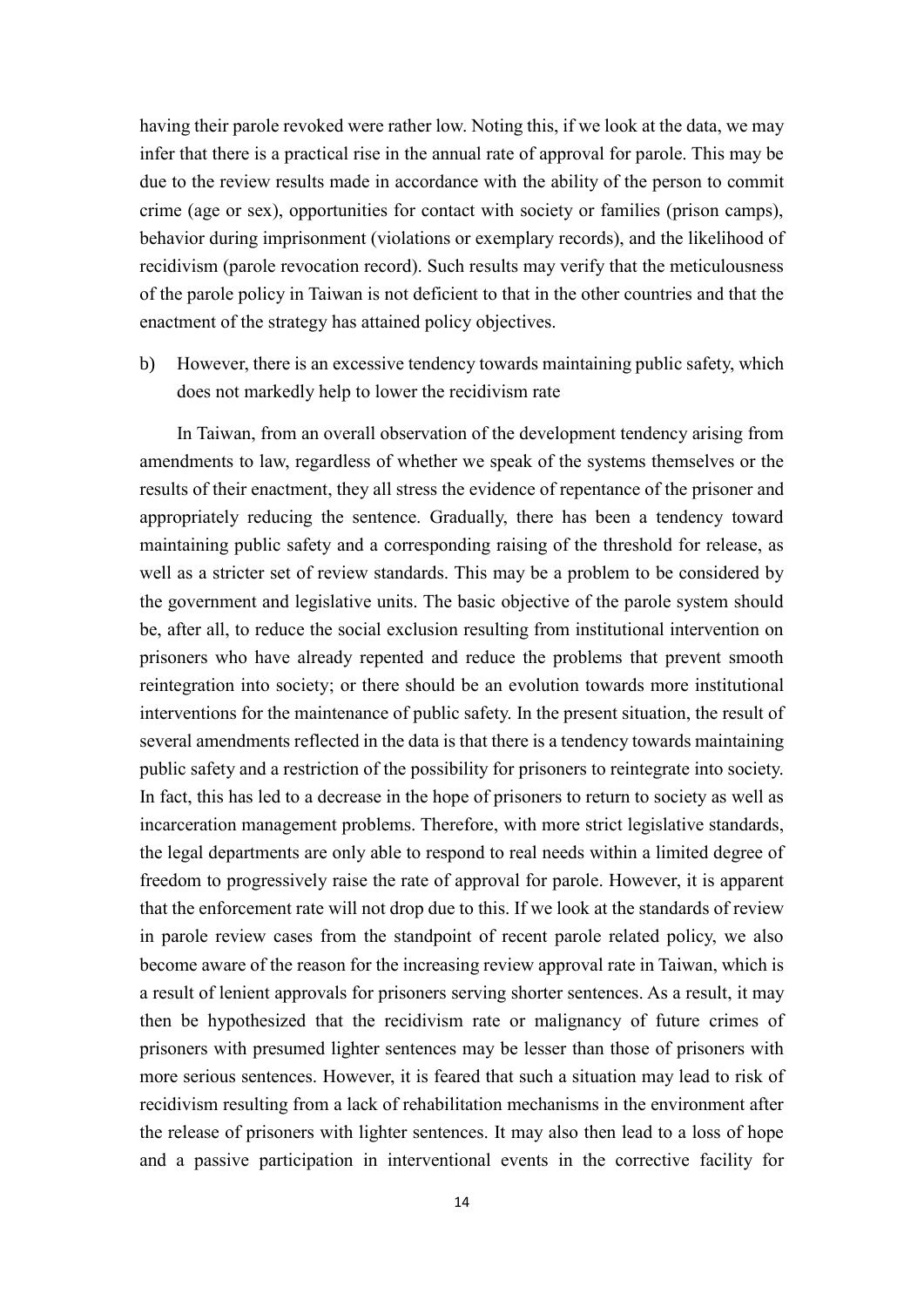prisoners with serious crimes who are willing to undergo rehabilitation but are in an institution where it is difficult to have social reintegration mechanisms and where there are higher thresholds and stricter procedures for parole review.

After analysis of foreign legal systems in the present paper, it has been found that maintaining public safety is of course important; however, if the rehabilitation and reintegration of the prisoner into society are ignored, it is not necessarily the case that the intended objective, the protection of society, will indeed be reached. In Sweden, notwithstanding influence from tendencies that push for more severe treatment of criminals and a corresponding raising of the threshold for conditional release, there are still standards in place that give attention to the return of the prisoner to society. This has led to a marked decrease in recidivism after the first year of release in Sweden. In the supervised release system of the US federal government, the prisoner is locked up "nice and tight" with an additional supervision system in place for the maintenance of public safety. Not only is the incarceration rate in the US higher than that in any other country, but the crime rate is not decreasing. The revocation rate of supervised release has also stayed at a very high level. It may be seen that prison policies, especially the parole system, should find a balance between assisting the prisoner in their reintegration into society and the maintenance of public safety, rather than focusing solely one to the detriment of the other.

- <span id="page-16-0"></span>**2.** Recommendations for research
- a) Find a balance between assisting the prisoner in their reintegration into society and the maintenance of public safety

To summarize results from Taiwan and other countries as well as the background and data, we believe that the central issues related to the parole system in Taiwan are in finding a balance between assisting the prisoner in their reintegration into society and the maintenance of public safety without any undue bias towards any one of the two. For the maintenance of public safety, along with the tendency to deal more severe punishment while also maintaining the objective to rehabilitate and reintegrate the prisoner, Taiwan ought to enhance the social intervention plans for the prisoner. This includes plans before release to properly prepare for the smooth reintegration of the prisoner to society, and after the release to provide assistance in life, work, and other aspects of the prisoner's life. Some detailed examples are provided below: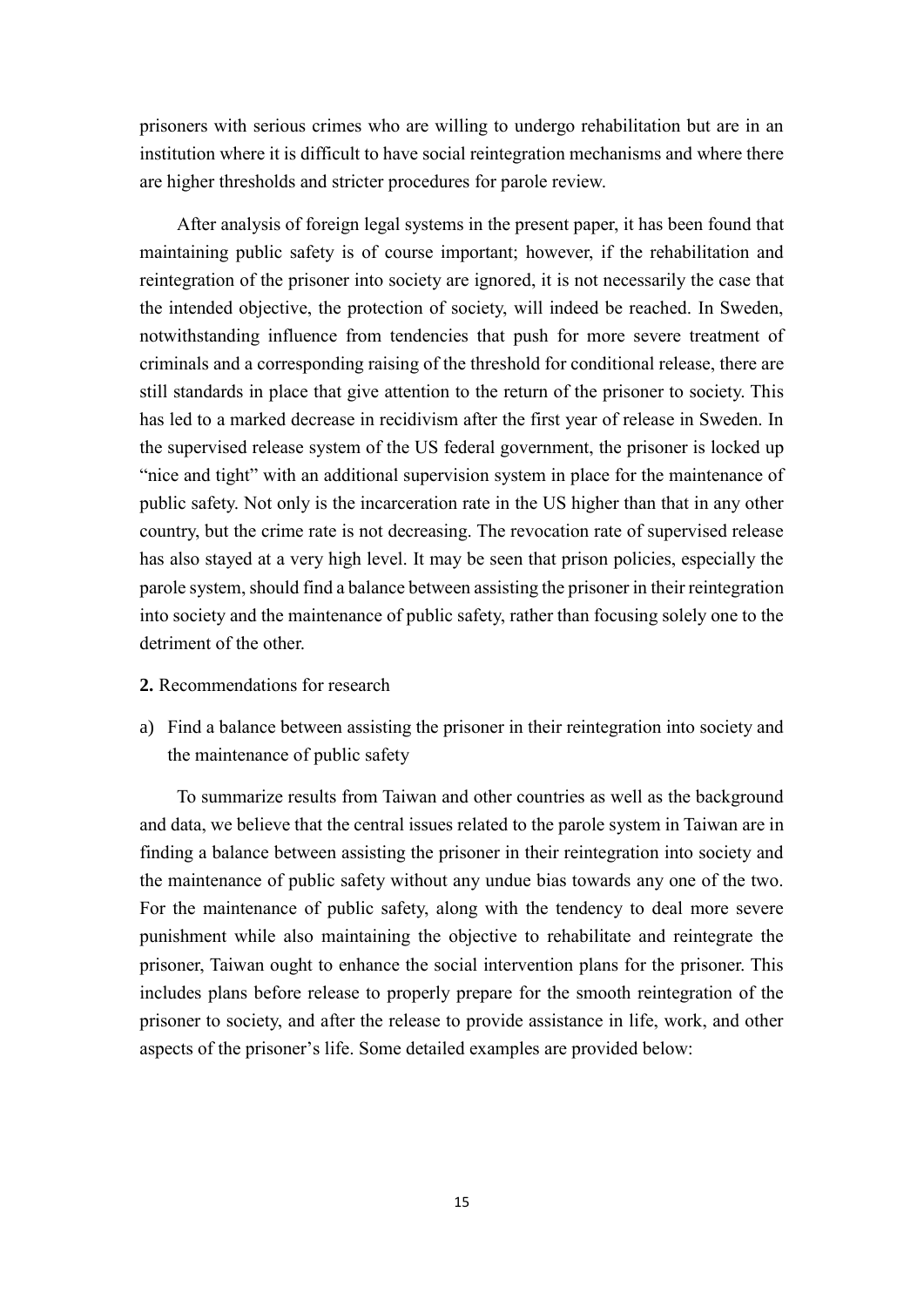i. Suggest bolstering follow-up data of post-release recidivism to address different criminal types and risk of recidivism and provide appropriate release measures

To better apply the parole review procedure in Taiwan and allow that system to actually address both issues, the prisoner's reintegration into society and the maintenance of public safety, it is recommended that more data is gathered, and more research is done on the types of crimes that have higher rates of associated recidivism. It is hoped that, with long-term follow-ups and relevant evidence, relevant policies may be implemented. The correctional institution could perhaps look to the data on the countries discussed in this paper, such as Sweden and Japan, to create a strategy. A follow-up analysis could be performed on a yearly basis for several years after the prisoner is released to assess whether there was a repeat offense. Such a method would help to determine the efficacy of the parole system in Taiwan.

ii. To bring the actual results of the parole system closer to the legal threshold for release, and provide the prisoner with motivation for self-rehabilitation, it is suggested that the current regulations be reviewed and the parole review mechanism standardized through regulations

This "standardization" would include institutionalization of the requirements for review or some other method of ensuring that substantive considerations could be followed during the review process. The Ministry of Justice has promulgated administrative regulations related to parole review, nevertheless, whether or not the requirements listed on the comparison chart of the principles for parole review are incorporated in the comprehensive review and each step in the review process, including the precision and reasonableness of the prison's parole board and the Agency of Corrections of the Ministry of Justice, all of which could easily lead to doubts, if it affects the freedom of the prisoner, it would then entail a constitutional right. If the law is not taken for specific standards, then only regulations established by the administrative organs would be targets of compliance. The preceding needs to be fully considered.

It is suggested in this paper that, from the legal standpoint, we ought to reassess the practical identification and operational difficulties arising from the "evidence of repentance" part of Paragraph 1, Article 77 of the Criminal Code of the Republic of China as well as the regulations for recidivists. This leads to several practical problems in expending effort in the sentencing and calculation of the parole threshold. This, in turn, leads to problems for the rehabilitation of the prisoner. Similarly, for the issues now faced, the situation in England may be referenced. A portion of prisoners may be legally categorized: once prisoners reach a certain threshold and have taken on certain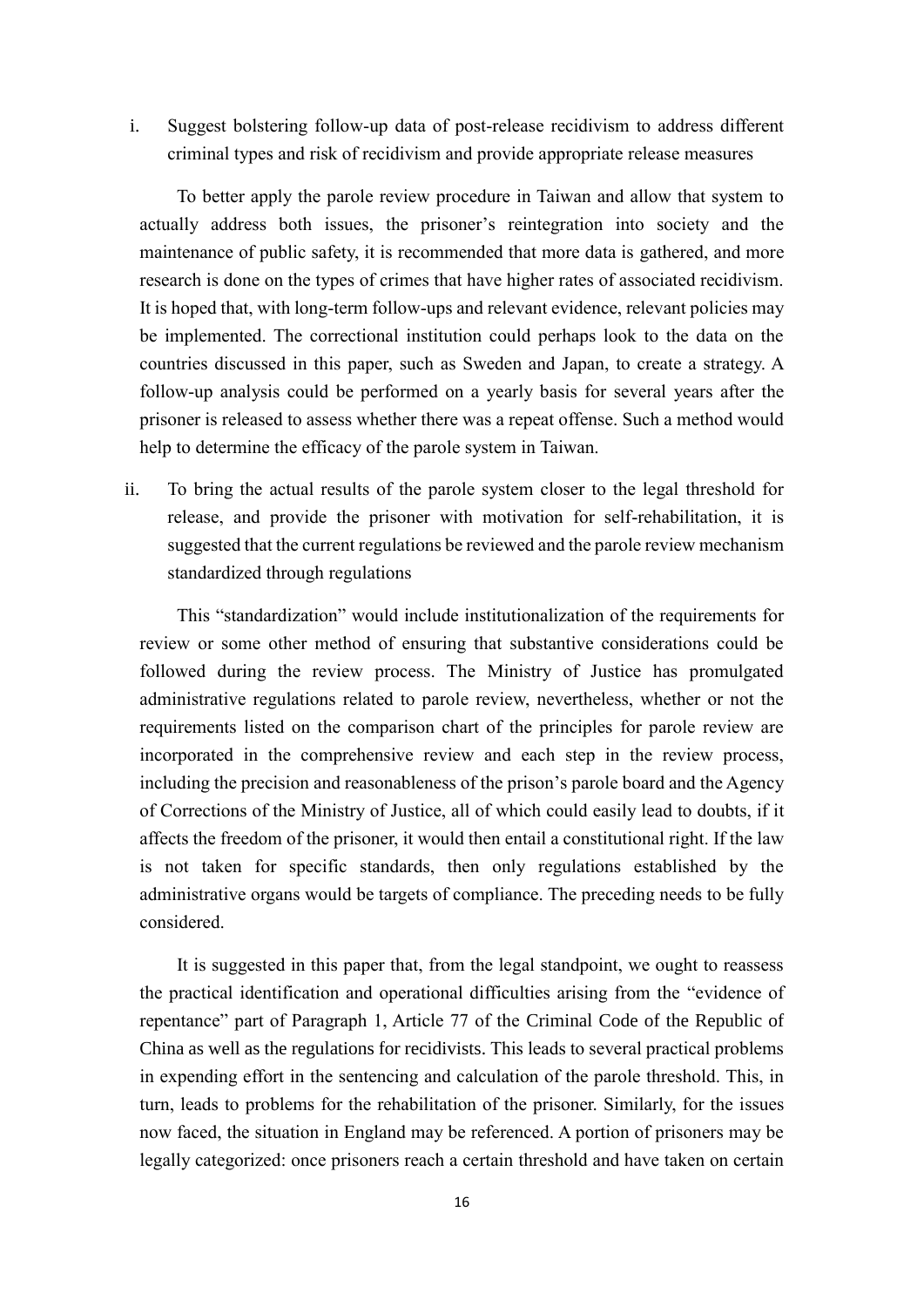obligations, they may be released; at the same time, while maintaining public safety ought also to be addressed, the careful review of parole may reference Japan: the personnel, procedure, and items of consideration of the prisoner review board and Agency of Corrections, Ministry of Justice can be clearly defined in the relevant laws. This may help to ameliorate the current impasse in corrections and education, where prisoners with severe crimes may be unable for long periods of time to have parole, due to legal and policy-related judgements that severe crimes entail higher risks and a general lack of good predictors for recidivism.

b) The parole system is only one part of the release system and has limited influence over prevention of recidivism; there ought to be partial improvements in the rehabilitation mechanisms

In analyzing the efficacy of the release system in Taiwan and the conditional release systems in other countries, we have reached the conclusion that a balance between reintegration into society and the maintenance of public safety is the objective that ought to be focused on. Nevertheless, on the other side of the issue, the parole system's operation is a reality of the prisoner's own repentance and the post-release rehabilitation pathway offered by society; thereby the suitability of release is considered. As for improving prisoner rehabilitation and addressing the lack of both human and nonhuman resources for rehabilitation: while this is differentiated from issues of the review process for parole, still, it does significantly relate to the efficacy of the system with respect to preventing recidivism. On that point, after comparing Sweden and the effect of its rehabilitation system pre- and post-release, with Japan and its surveillance and rehabilitation post-release, this issue becomes even more marked. We believe that, for Taiwan, only when continual improvements are made to the efficacy of the rehabilitation plan can the ever more tilted and unconscious bias toward public safety in the review process be stopped and limits to its efficacy be broken. Similarly, the limits of the parole system with respect to the prisoner's repentance and the objective of rehabilitation require more social reintegration work from relevant sectors of society. Only when there is integration across governmental departments will efficacy be raised.

## <span id="page-18-0"></span>**3.** Conclusion

The purpose in the present paper was to observe, with proper attention to context, the parole system and its enactment in Taiwan, as well as its effects and related problems. We compared the parole policies of Taiwan with those of other countries, and from such comparisons we found legal and policy-related directions for the evaluation of parole related problems in Taiwan. This paper looked at the regulations and data associated with parole policies for serving of prison terms, approval of release, and